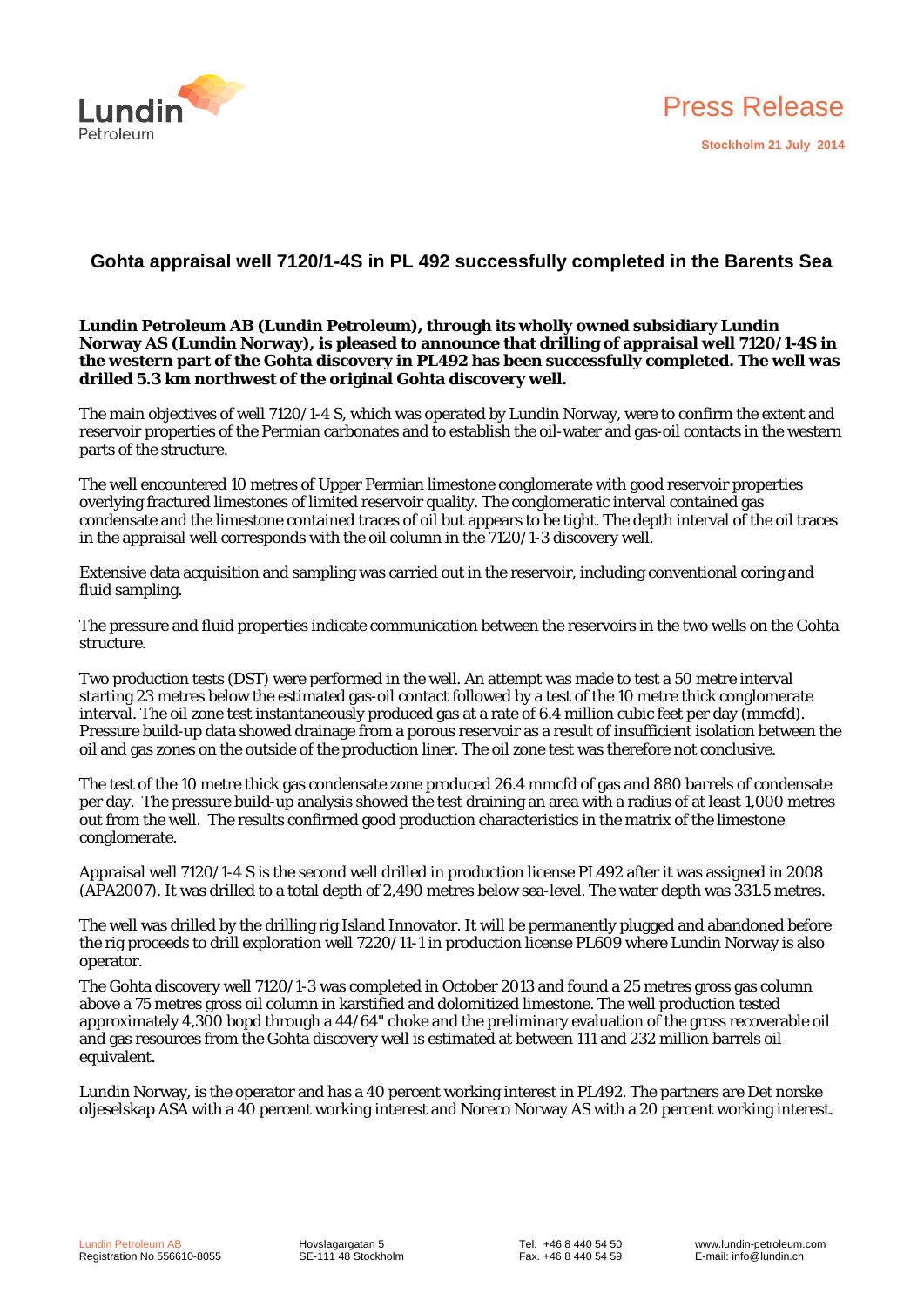*Lundin Petroleum is a Swedish independent oil and gas exploration and production company with a well balanced portfolio of worldclass assets primarily located in Europe and South East Asia. The Company is listed at the NASDAQ OMX, Stockholm (ticker "LUPE")*  and at the Toronto Stock Exchange (TSX) (Ticker "LUP"). Lundin Petroleum has proven and probable reserves of 194 million barrels of *oil equivalent (MMboe).* 

For further information, please contact:

Maria Hamilton Head of Corporate Communications maria.hamilton@lundin.ch Tel: +41 22 595 10 00 Tel: +46 8 440 54 50 Mobile: +41 79 63 53 641

or

Teitur Poulsen VP Corporate Planning & Investor Relations Tel: +41 22 595 10 00